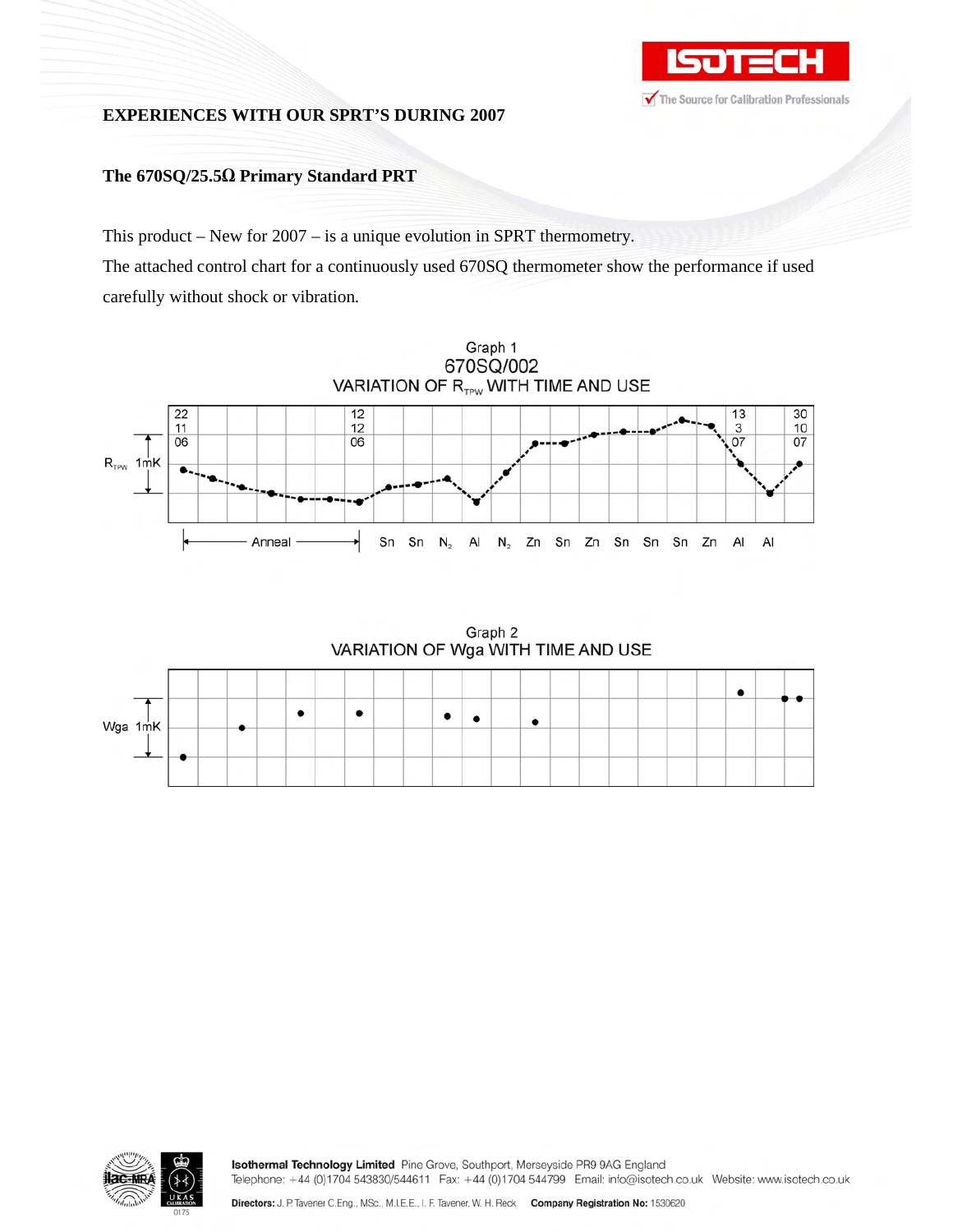

#### **909Q/25.5 Working Standard PRT**

The construction of the measuring element of the 909 was revised during 2007; this enabled the spacing between turns of the platinum winding to be doubled. In turn this improved the stability and vertical shock resistance of the product.

## **Metal Cladding**

Metal clad SPRT's are not more robust than the quartz sheathed SPRT's. They just look more robust. In consequence they are handled with less care, and so more are damaged. Remember the measuring elements in the metal clad versions are identical to those in the quartz sheathed SPRT's!

## **Aspirated 96178A/0.25 Primary HTSPRT**

Still unique – the 96178A is the only HTSPRT where the gas inside can be refreshed.

The table below shows the max and min readings taken from five 96178 aspirated HTSPRT's during their UKAS calibrations.

The table was checked by UKAS who reduced our uncertainties based on these results.